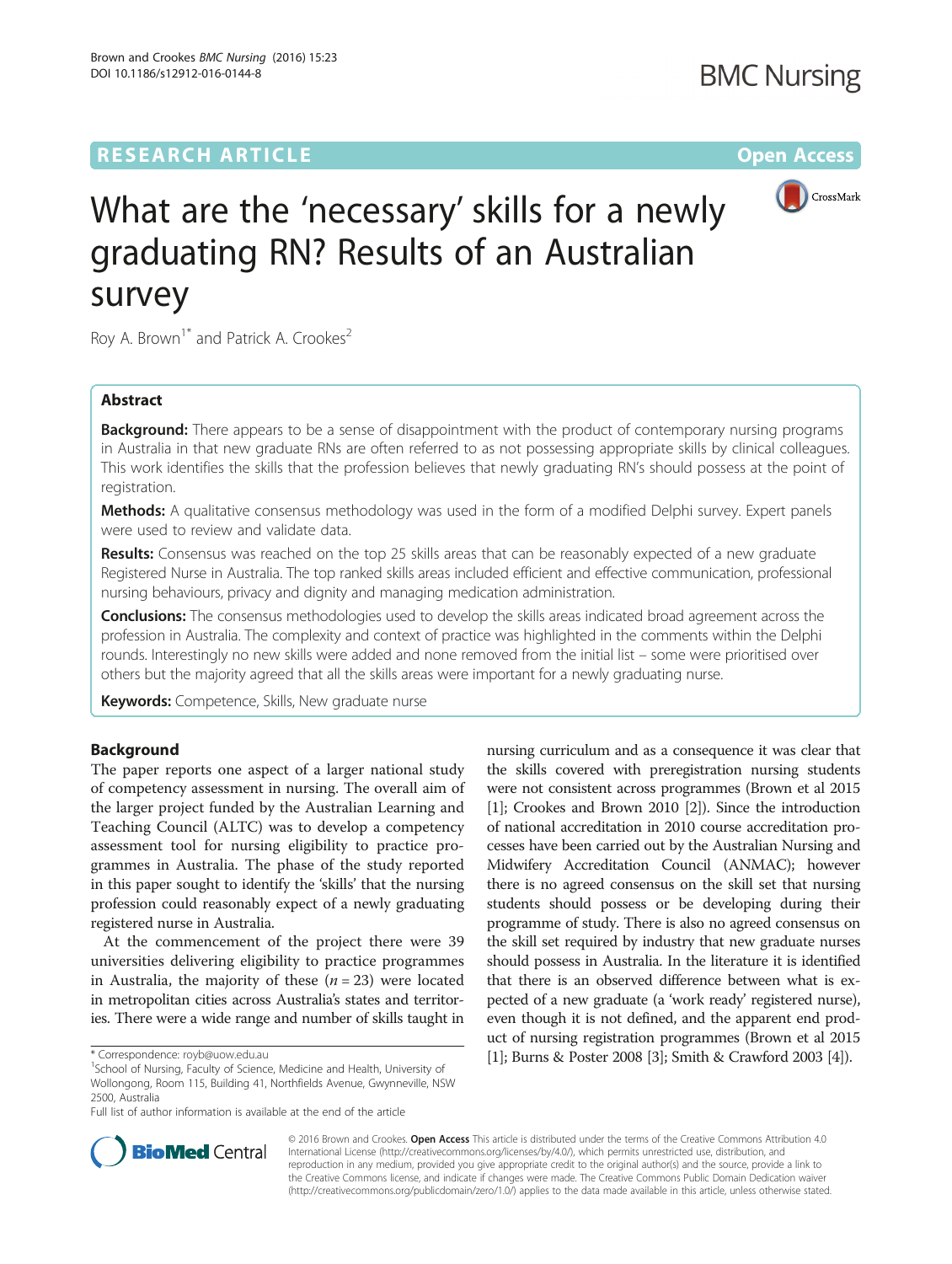#### Literature regarding the skill set of a newly registered nurse A literature search and review to locate research on skills for newly graduated RNs identified over 500 papers, however much of this literature related to nurse practitioners or clinical nurse specialists or was in the form of discussion papers, literature reviews, government publications or textbooks.

Of the twenty publications finally identified relating specifically to new graduate RN skills, these primarily examined the practical or psychomotor skills required or frequently performed by new graduate RNs (Birks et al 2013 [\[5\]](#page-6-0); Burns & Poster 2008 [[3\]](#page-6-0); Smith & Crawford 2003 [\[4](#page-6-0)]). These were all situated within acute medical/ surgical settings. These articles were mainly descriptive studies, utilising surveys and Delphi methods, with descriptive approaches to analysis.

The literature also illustrates the tendency towards a transferability of terms where 'skills' and 'competence' are sometimes interchanged, this seems to stem from a lack of clarity regarding how performing a skill relates to the broader notion of competence. Greenberger et al 2005 [[6](#page-7-0)] use terms such as 'technical skill' and 'core skills' undertaken within clinical course work as a means of differentiating 'skills' from 'competence' (Higgins et al (2010) [[7](#page-7-0)], Clarke & Holmes (2007) [[8](#page-7-0)]). Graduates view a lack of confidence in the performance of a skill with not being competent; this was reflected in Madjar et al's (1997) [\[9\]](#page-7-0) and Dufault (1990) [[10](#page-7-0)] research; in these studies newly graduating registered nurses were competent in 'problem solving' for example but achieved lower scores related to completing 'technical tasks'. There is a paucity of recent robust evidence in the area; and where evidence does exist it is based largely on self-report by the new graduate registered nurse (e.g. in Applin et al 2010 [\[11](#page-7-0)], Greenberger et al 2005 [[6](#page-7-0)] and Boxer and Kluge 2000 [\[12\]](#page-7-0)).

There is limited literature exploring perceptions of readiness, or competence; these are viewed from the perspective of the employer, for example the nurse manager (Oermann et al 2010 [\[13](#page-7-0)], Ramitru and Barnard 2001 [[14\]](#page-7-0)); experienced nurses; from the new graduate nurse (Duchscher (2009) [\[15](#page-7-0)], Boxer and Kluge 2000 [[12](#page-7-0)]); or from patients (Calman 2006 [[16\]](#page-7-0)). Experienced RNs and nurse managers believe that new graduates would be 'competent' in practical nursing skills; so too did the new graduate, however the new RN did not feel competent in the more complex skills; the new RN believed that they would develop their competence more fully during their graduate year (Oermann et al 2010 [\[13\]](#page-7-0)) or as Duchscher (2008) [\[17\]](#page-7-0) termed this becoming during the 'transition to registered nurse'.

A number of factors contribute to these perceptions such as: the duration of Bachelor of Nursing (BN) programmes (Candella and Bowles 2008 [[18\]](#page-7-0)); amount of clinical practice during the programme (fitness for practice, UKCC 1999 [\[19](#page-7-0)]); academic outcome differences (fitness for award), (Aiken et al 2014 [\[20](#page-7-0)], Aiken et al 2003 [[21](#page-7-0)], Smith and Crawford 2003 [\[4](#page-6-0)]). This is compounded by literature that, on the one hand attempts to identify all the individual skills that nurses perform Alavi et al 1991 [[22](#page-7-0)], Boxer and Kluge 2000 [[12](#page-7-0)], Boxer et al 2001 [[23](#page-7-0)] and Lee et al 2002 [\[24\]](#page-7-0)) which is a rather reductionist strategy. Whereas on the other hand, an approach that attempts to define nursing in such broad terms such as an area of practice; that it renders the findings somewhat meaningless (or maybe intangible). Takase and Teraoka (2011) [[25](#page-7-0)] developed the 'Holistic Nursing Competency Scale' and this, as well as Meretoja et al 2004's [\[26](#page-7-0)] work on 'indicators for competent nursing practice; illustrate the notion of the 'distance between skills and competency' and the ongoing attempts to connect them (Grugulis & Stoyanova 2011 [\[27](#page-7-0)], Payne 2000 [\[28\]](#page-7-0), Hyland 1994 [[29](#page-7-0)]). The research in this area has been almost exclusively on acute tertiary (hospital) care skills; with particular focus on aspects such as intravenous (IV) management (with a simple list of 'bag', 'line' and 'site' management); other areas such as hygiene needs are listed as a range of bathing techniques and mouth and denture care.

Nursing is a complex interplay of skill acquisition, competence development and increasing capability throughout the individual's professional life (Benner 1984 [\[30\]](#page-7-0), Benner et al 1996 [[31](#page-7-0)], Eraut 1994 [\[32\]](#page-7-0) and 1998 [[33](#page-7-0)], Benner 2004 [\[34](#page-7-0)], Dreyfus and Dreyfus 1980 [\[35](#page-7-0)], Nursing and Midwifery Office, Queensland 2013 [[36](#page-7-0)]). After initial registration the practitioner continues to further enhance and develop their practice within the workplace; inevitably the 'starting point' for a new graduate RN in terms of their capability and competence differs between graduates and so does the rate of ongoing development-illustrating the complexity of learning and application in nursing.

Boxer and Kluge (2000) [[12](#page-7-0)] explored 'essential nursing skills' for a registered nurse in their first year of practice. The skills were viewed from the perspective of 'which ones are frequently performed' and if the skill was deemed to be 'essential' by the respondents, who were practicing newly registered nurses in a group of Australian metropolitan hospitals in one city. Boxer and Kluge (2000) [[12](#page-7-0)] clearly identify this work as focussing on neophyte practitioners in acute medical and surgical settings.

Fourteen 'skills' were identified with up to twelve (12) subsets noted within each. Basic Life Support had no sub sets whereas Patient Nutrition had the greatest number of subsets (12); examples being 'assist/complete patient feeding' and 'insert intravenous cannulæ'. The top 3 'most essential clinical skills' as identified by the new registered nurses were; 'disposal of sharps'; 'hand washing' and vital sign measurement' and the lowest three were; 'participate in group counselling'; 'management of bladder irrigation' and 'continuous cardiac monitoring'. This work was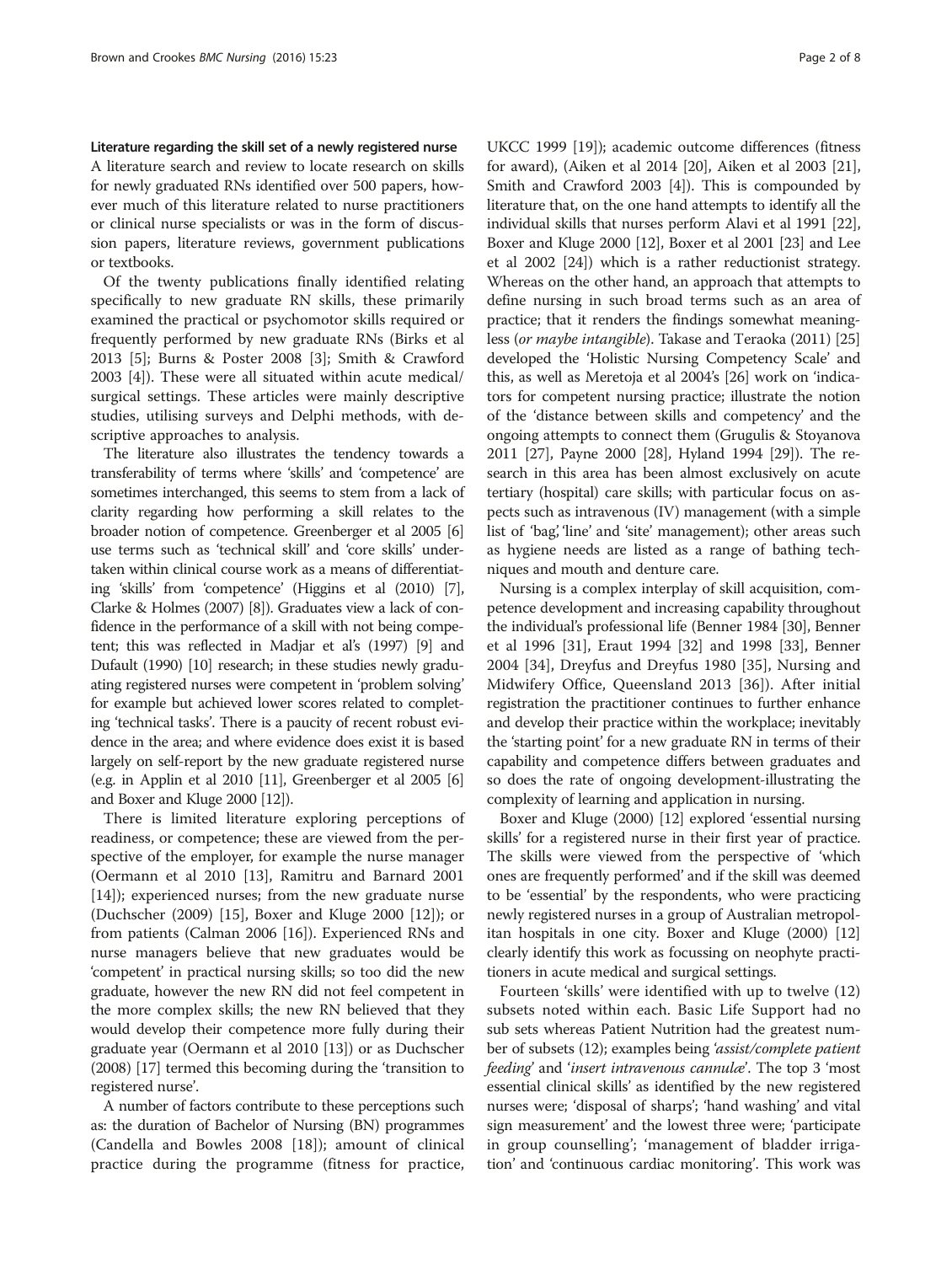replicated in 2001 (Boxer et al [\[23](#page-7-0)]) and included the views of 'experienced nurses'. New graduates believed that 'suction upper airway', 'managing gastric suction/drainage and 'performing 12 lead ECG's were the top three whereas experienced nurse said 'removal of clips and sutures', 'collection of wound swab' and 'assist/complete patient feeding'. Whilst a detailed list of skills, this is a view of the 'essential' skills areas from an acute care perspective and does not consider the broad range of clinical settings in which a new graduate nurse may practice.

These skills are important to the nurse working within a hospital environment however in order to be able to provide, or supervise care given, the rather reductionist approach to the skills undertaken (Boxer et al (2001) [[23\]](#page-7-0), Boxer & Kluge (2000) [[12\]](#page-7-0)) is driven by what is perceived as 'frequency of use' rather than a range of skills that may be required on a somewhat infrequent basis but are also important, for example De-Escalation Techniques or Basic Life Support. This pragmatic 'skills based' approach is similar to Tollefson's (2012) [[37](#page-7-0)] text that many Australian universities have adopted; the text identifies 69 individual psychomotor skills. The text content clusters the skills under 15 headings (or Parts as termed by Tollefson) a few examples are: Aseptic technique (with 5 subset skills); Assessment (8); Medication Administration (8); Mental Health Skills (2); Observations (6); Personal Hygiene and Maintaining Skin Integrity (5); and Wound Management (4). This Australian text is widely used within Australian universities but there is no consensus on what skills are practiced and assessed across programmes in Australia.

Meretoja et al 2002 [[38](#page-7-0)] and 2004 [\[26](#page-7-0)] illustrates the attempt at structuring nursing work into areas so that the 'skills' can be organised. Here are just two examples of 'skills areas' of the (74) items within the domains; firstly 'supporting coping strategies' within the 'helping role' domain and secondly 'updating written guidelines for care' within the 'therapeutic interventions' domain. Within these two examples the notion of a larger area – the 'domain' – are a sub set of skills areas.

Strategies such as this influenced the methodology employed within this study by avoiding reducing nursing to a list of skills; rather employing a strategy which reflected the complexity and the artistry of nursing practise. This strategy was supported by the expert group's supporting the project; namely the Australian Nursing and Midwifery Council Professional Advisory Group (ANMC-PRG); the CDNM-ANZ as well as the project reference group. Thus the key goals in terms of developing the methodology were the avoidance of pursuing a reductionist strategy, acknowledging the key points from the literature review, which was on the whole focussed on acute tertiary care skills with relatively limited sample sizes and to broaden the sampling frame to ensure appropriate inclusion including; areas of clinical practice, rural and metropolitan areas and sectors, public, private and academic.

The use of Brown et al 2015 [\[1](#page-6-0)] audit of skills within curriculum documents in Australian universities was used as this utilised a methodology which 'clustered' a number of skills into what were termed 'skills areas'. This provided a nationally already agreed structure for 'skills areas' to be used in the modified Delphi survey.

#### Method

#### Aim

This paper is drawn from a larger project which sought to develop a competency assessment schedule for use in eligibility to practice programmes in Australia Brown et al 2015 [\[1](#page-6-0)]; Crookes & Brown (2010) [[2\]](#page-6-0). The main aim of this paper is to identify the necessary skills that can be reasonably expected of newly registered nurses.

#### Design of the study

Inclusive, consensus methodologies were employed with the intention of maximising the contributions and ownership from the profession. The first step in achieving this was the development of a sampling frame in order to have a representative sample of the overall nursing population; academics, managers and clinicians from a range of clinical practice settings. Secondly, the skills areas audit data was utilised from Brown et al's (2015)'s [[1\]](#page-6-0) audit of nursing programme curriculum documents in Australia and third consensus methods in the form of modified Delphi rounds were used to engage experts in the field to iteratively refine the skills areas list (Wilkes 2015 [[39\]](#page-7-0); Asselin & Harper 2014 [[40\]](#page-7-0); Hasson et al 2000 [\[41](#page-7-0)]; Delbecq, Van de Ven & Gustafson 1975 [[42\]](#page-7-0)).

#### **Participants**

In order to maximise contributions from the profession local knowledge within states and territories was utilised by contacting Heads/Deans of Nursing Schools and Chief Nursing Officers. This local identification of individuals would assist in identifying local distribution networks for the survey links to be circulated. The Heads/Deans of nursing schools delivering RN programmes in Australia were obtained through the CDNM-ANZ, these universities were invited to participate and to identify an individual within their school to act as a liaison with the researcher  $(n = 39)$ . The nominated individuals assisted in identifying local participants for the modified Delphi rounds. Secondly members of the groups of Chief Nursing Officers in each state and territory were asked to circulate the information through their contacts to reach as many members of the profession as possible (approximately 550 were approached through the contacts). These combined strategies were designed to maximise the number of survey respondents. Finally the ANMC PRG were invited to use their local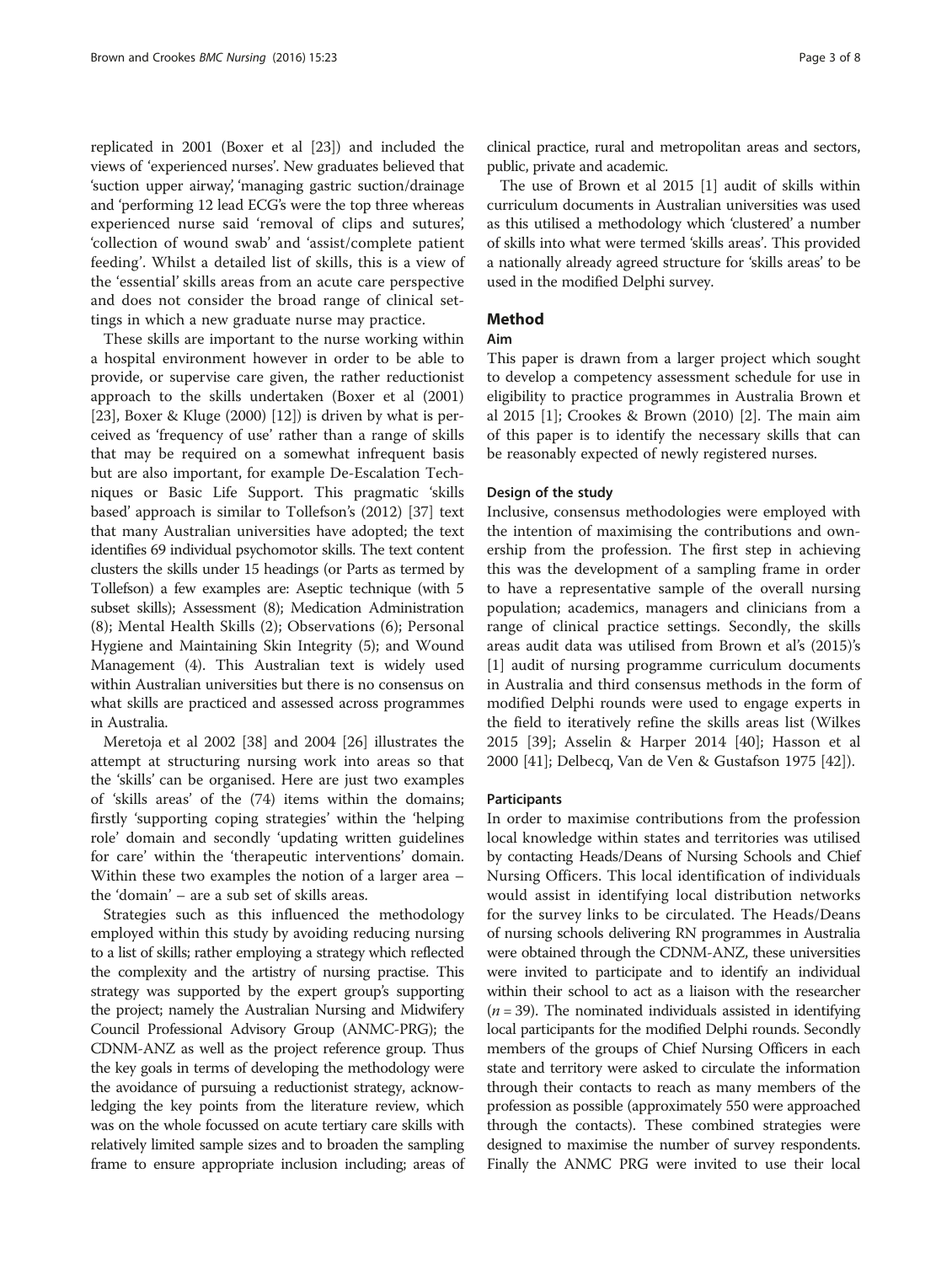networks to provide additional circulation lists for the survey. Each of these was sent a personal invitation, which included a participant information sheet concerning consent and explaining the purpose of the project/research and a link to the Survey Gizmo survey through their individual work emails.

#### Data collection

An online survey tool was used in order to maximise the response rate and for ease of data handling (Survey Gizmo) to circulate the survey(s). In order to reduce 'respondent fatigue' bias the items were presented randomly to each participant (Lavrakas 2008 [\[43\]](#page-7-0), Hart et al 2005 [\[44](#page-7-0)], Oppenheim 1992 [\[45\]](#page-7-0)). The Delphi technique asks a group of experts to rank a list of items. Respondents in this modified Delphi were asked a variation of this, which was, 'is x necessary' or 'is x not necessary' then the scores were tallied and the items with highest scores remain for the next round. The modified Delphi approach allows respondents to contribute directly to the survey without being aware of other respondents' contributions; this minimises any possible power differentials influencing respondent's rankings. Prior to the ranking exercise a 'predetermined cut off point' was agreed – 80 %; then following the ranking exercise items below that point will be excluded from the next iteration/round. Usually two or three rounds are required to achieve consensus.

A qualitative comments section was also used to enable respondents to add new skills or to 'explain/provide commentary' why they have ranked particular items in certain ways.

#### Data analysis

Online survey data was downloaded as Excel and Statistical Package for the Social Sciences (SPSS Version 19) files for analysis. The raw data and the qualitative comments were collated; the 80 % cut off criteria were applied then consideration was given in the light of the qualitative comments. The second modified Delphi was then undertaken by circulating the outcome of the initial round for validation with the same initial respondent group.

Qualitative comments were thematically analysed; following this they were then used to consider the implications of applying the agreed cut off criteria. For example many respondents ranked leadership as 'not necessary' but then suggested that leadership was important for inclusion within the skills areas in subsequent rounds of the modified Delphi – so they would be retained.

Finally expert panel members from the ALTC project management group, ANMC PRG and the CDNM were presented with the findings and discussed the analysis and explored the rationale for the final necessary skills areas; this included reviewing the thematic analysis that underpinned this decision making.

#### Results and discussion

#### Demographics of the respondents

There were 495 respondents from the 550 nurses invited to participate (90.54 %). The population was well represented by disciplines within nursing with 28.05 % being academics ( $n = 139$ ); 24.84 % clinicians ( $n = 123$ ); 20.2 % educators working with health services ( $n = 100$ ) and 10.91 % Directors or Assistant Directors of Nursing  $(n = 54)$ . Of the academics, most reported being at Lecturer/Senior Lecturer level (79 %;  $n = 108$ ). Of note a significant number of respondents (118 representing 37 %) reporting having more than one role. This is a reflection of the Australian nursing and healthcare system with many nurses having more than one job or role.

In terms of 'duration in role'; there were  $34.8 \%$  ( $n = 133$ ) having been in their current role up to 2 years; 39.7 %  $(n = 151)$  over 6 years and slightly lesser proportion in the 3 to 5 year category 25.5 %  $(n = 97)$ . Interestingly this was the least well answered question only 381 of the possible 495 responded (76.97 %).

State and territory representation as well as geographical locations were important to ensure that there was wide ranging inclusive consultation. There were 5 respondents from outside Australia and 15.7 % of respondents ( $n = 78$ ) worked in rural or remote locations in Australia. Only a minority ( $n = 51$ ; 10.4 %) of respondents reported that they were from a 'Culturally or Linguistically Diverse' (CALD) background.

The range of clinical settings included 10 %  $(n = 49)$ from Aged Care; 14.4 % from Mental Health  $(n = 71)$ and 5.4 % from both community and primary care settings ( $n = 27$ ) with the largest proportion from acute care settings (around 65–70 % of the clinicians). These figures are difficult to fully interpret, as nurses in Australia are comprehensively prepared; many respondents identified that they worked in a range of practice settings, a significant number in two or more settings. Graduate programme managers and ongoing professional development involved in education totalled 11 %. Primarily 15 % ( $n = 75$ ) of respondents worked in the private sector with 85 % ( $n = 421$ ) in the public sector. This is an important acknowledgment that the population/cohort represents the main professional practice areas – unlike previous studies in this area were respondents often represented only acute tertiary settings (e.g. Boxer and Kluge 2000 [\[12\]](#page-7-0)).

The majority of respondents had completed hospital based initial registration qualifications (56 %,  $n = 277$ ), with less than a third completing an initial registration degree. Nearly all respondents; (83 %;  $n = 411$ ) reported that they held a qualification beyond that their initial nursing degree.

#### Modified Delphi rounds

In Round One of the Delphi survey respondents were asked if the skills area was 'necessary' or 'not necessary'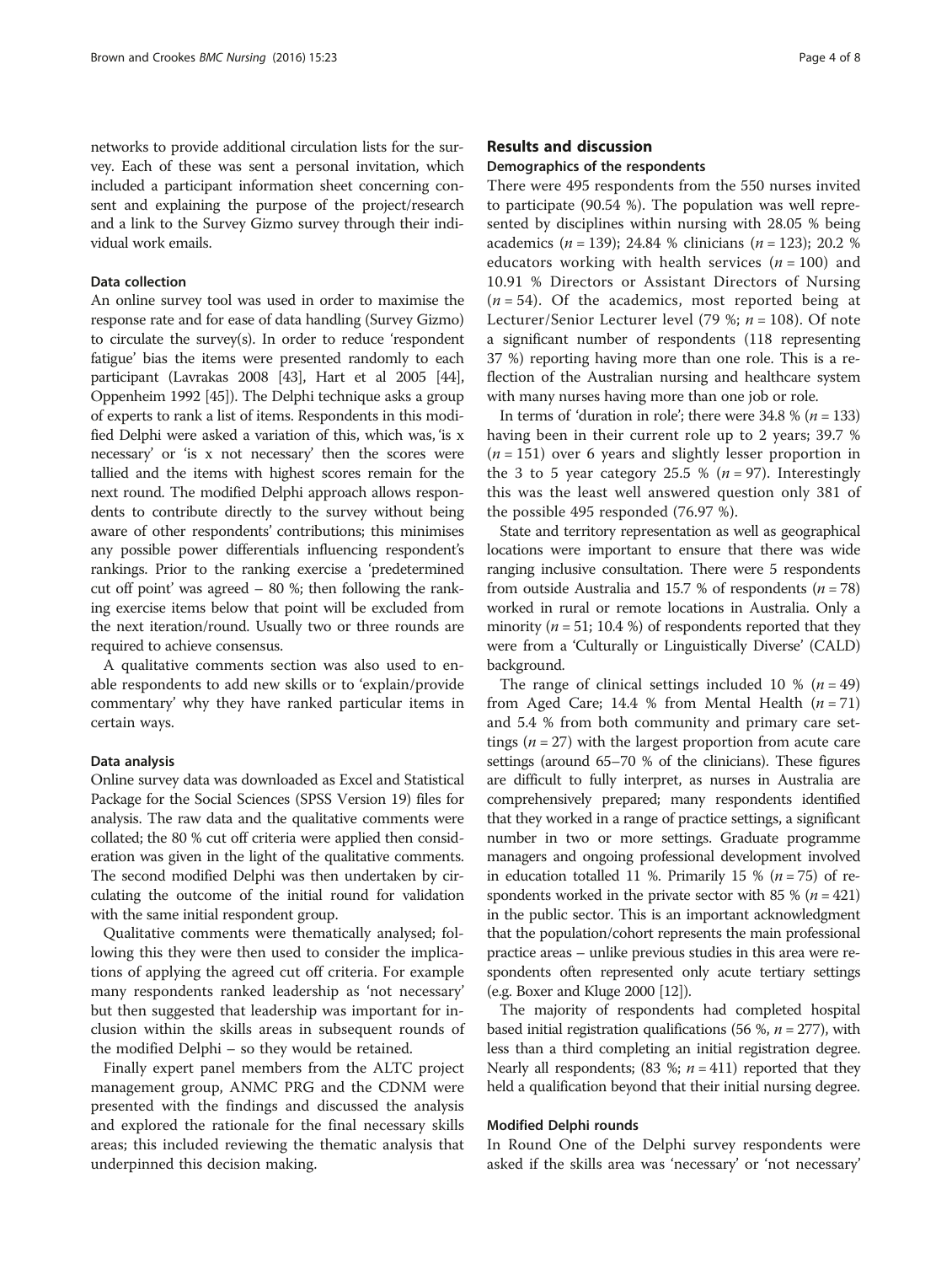for a newly graduating registered nurse. Of 550 invitations to the survey 495 responded ( $n = 495$ ; 90 %). Table 1 illustrates the findings in terms of the respondent's view that a 'skill area' was necessary. Two thirds of the skills areas  $(n = 20; 67.7 \%)$  were ranked as necessary by 90 % or more of respondents ( $n = 446$ ) and the top 25 met the 80 % threshold criteria for inclusion in round 2 of the Delphi. That is between 408 (82.4 %) and 490 (99 %) respondents believed the top 25 were 'necessary' skills areas for a new graduate RN.

There is clear evidence that communication and professional behaviour; the 'human factors' components are 'necessary', as are privacy and dignity and managing medication administration. These are areas where new graduate RNs are perceived as not work ready (Burns & Poster 2008 [[3](#page-6-0)]; Smith & Crawford 2003 [[4\]](#page-6-0)) yet the respondents suggest these are 'necessary'.

There is less than 2 % differentiating the top ranked ten skills areas; a significant number of comments from respondents illustrate the need for good, efficient and effective communication skills; an example of a comment;

"….is effective communication skills. If the nurse, whether student, new graduate, or other are unable to understand and communicate(with) patients and peers, the entire system breaks down and they are not able to learn/implement any care."

Table 1 The ranked list of skills areas as identified by respondents

| Ranking | Skill area                                                                                                                                                   | Necessary |
|---------|--------------------------------------------------------------------------------------------------------------------------------------------------------------|-----------|
| 1       | Communication and documentation.                                                                                                                             | 99.0 %    |
| 2       | Privacy and dignity.                                                                                                                                         | 98.8 %    |
| 3       | Efficient and effective communication.                                                                                                                       | 98.6 %    |
| 4       | Professional nursing behaviours - includes collaborative approaches to care.                                                                                 | 98.4 %    |
| 5       | Medications and IV products.                                                                                                                                 | 98.2 %    |
| 6       | Teamwork and multidisciplinary team working.                                                                                                                 | 98.0 %    |
| 7       | Planning of nursing care.                                                                                                                                    | 97.8 %    |
| 8       | Personal care - ability to assess, plan, implement and evaluate care of clients across<br>a range of settings using a holistic, comprehensive nursing model. | 97.6 %    |
| 9       | Knowledge of key nursing implications of common medical/surgical patient presentations                                                                       | 97.6 %    |
| 10      | Cultural competence.                                                                                                                                         | 97.1 %    |
| 11      | Clinical intervention; preparing, assisting after care (investigations/surgery/diagnostic).                                                                  | 95.9 %    |
| 12      | Preventing risk and promoting safety – duty of care.                                                                                                         | 95.7 %    |
| 13      | Clinical monitoring and management - Use of assessment tools.                                                                                                | 95.5 %    |
| 14      | Therapeutic nursing behaviours/respectful of personal space.                                                                                                 | 94.7 %    |
| 15      | Critical analysis and reflective thinking.                                                                                                                   | 93.9 %    |
| 16      | Dealing with emotional and bereaved people.                                                                                                                  | 92.6 %    |
| 17      | Learner/evidence based practitioner.                                                                                                                         | 92.0 %    |
| 18      | Demonstrates behaviour conducive to learning.                                                                                                                | 90.6 %    |
| 19      | Promotes self-care.                                                                                                                                          | 90.4 %    |
| 20      | Dementia related skills.                                                                                                                                     | 90.0 %    |
| 21      | Learning and developmental culture - learning environment.                                                                                                   | 89.6 %    |
| 22      | Mental health nursing care.                                                                                                                                  | 88.8 %    |
| 23      | Coordinating skills regarding nursing process - uses a range of appropriate assessment<br>strategies and skills across a range of settings.                  | 88.3 %    |
| 24      | Understanding the different roles of RNs in different treatment or care settings.                                                                            | 85.7 %    |
| 25      | Technology and Informatics.                                                                                                                                  | 82.4 %    |
| 26      | Demonstrates teaching/educator skills.                                                                                                                       | 68.3 %    |
| 27      | Acts as a resource.                                                                                                                                          | 67.5 %    |
| 28      | Case manager.                                                                                                                                                | 58.3 %    |
| 29      | Supervisory skills.                                                                                                                                          | 57.5 %    |
| 30      | Leadership skills.                                                                                                                                           | 38.1 %    |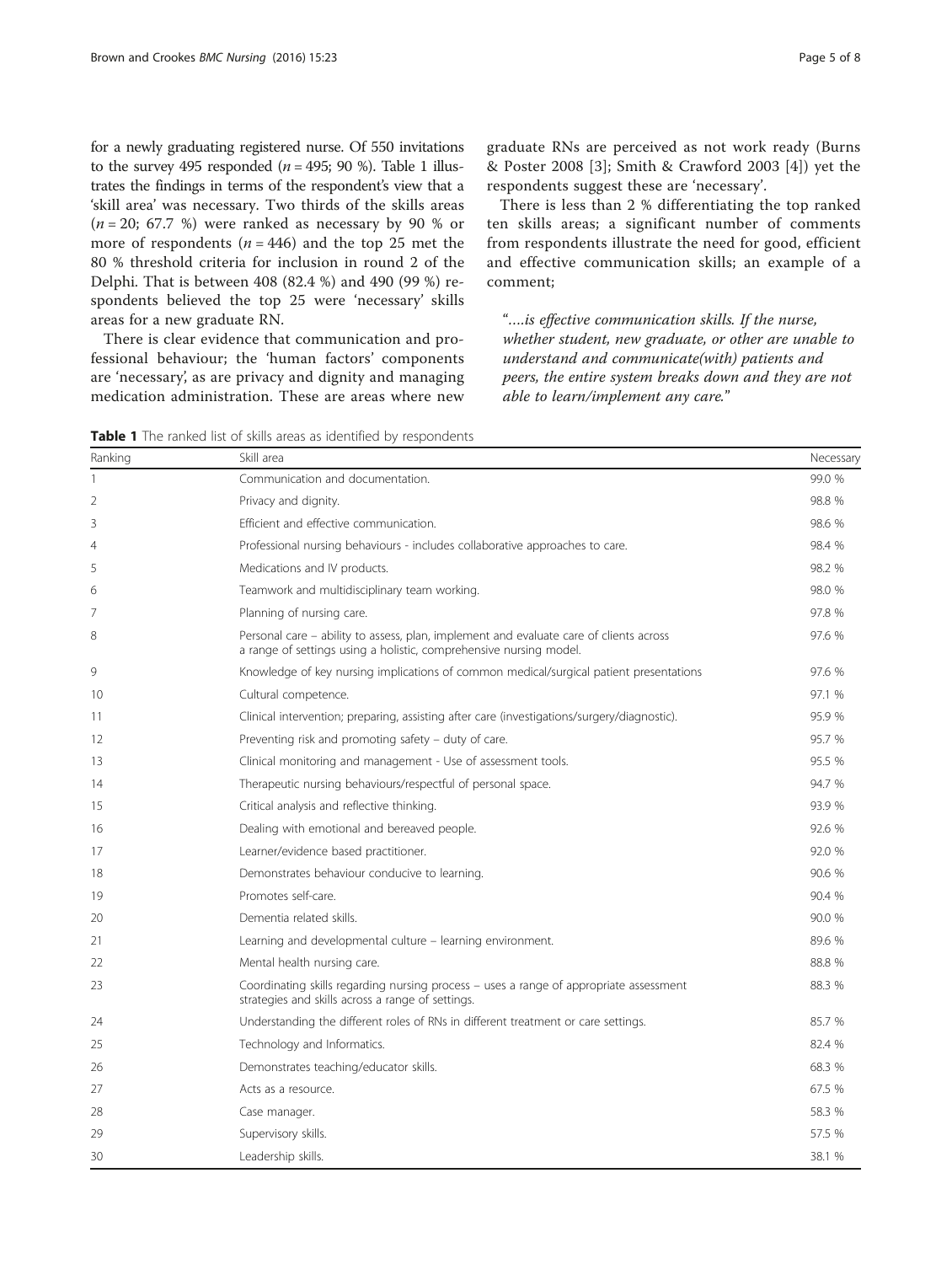This was also linked to professional behaviours by respondents;

"…. I would like to see more about the higher level communication skills needed to present information at handovers, case reviews and ward rounds. Documentation in progress notes is often poorly done  $(sic)$ …."

Such comments from respondents illustrate the interconnectedness of the skills and competencies that make up nursing; in essence the art and science of nursing practice. Particular comments also centred on the notion of critical thinking; this related to how new graduate RNs and experienced students would be 'expected to' review any clients condition in any setting and be able to consider the need to escalate care through additional forms of focused assessment.

Respondents were also invited to add any skills areas that were not listed in the survey from the initial thirty identified from the Brown et al 2015 [\[1](#page-6-0)] audit of skills. A number of additional skills areas were highlighted by respondents;

'perioperative nursing skills', 'business planning', 'ensuring staff are competent', 'de-escalation skills', 'capacity to undertake action research', 'capacity to precept students', 'instil the theory of education/ teaching' and 'awareness of the cost of health care', 'health literacy'.

These were only identified by one or two respondents and so they were not included in the next round due to insufficient respondent support.

Finally there were a greater number of comments focussing on the lower ranked skills areas, why particular skills were deemed not necessary and a commonly held view that the new graduate RN needed time to consolidate their learning and skills.

Examples were about the new graduate not being a;

'mature educator'; 'mature researcher'; 'competent user of research findings'; 'leader on graduation but developing'; 'mature leader/case manager/supervisor'

A key theme from the respondents were that new graduate RNs are continuing to develop these five skills areas; Leadership, Supervisory skills, Case Manager, Acts as a resource and Demonstrates Teacher/Educator skills. Many respondents stated that the new graduate had learned a great deal from their nursing studies and they are continuing to develop in these areas as they consolidate their learning.

These responses clearly identify that the new graduate RN needs some level of leadership and supervisory skills at the point of registration, further research in this area is needed to clarify what form that education might take and how it may be embedded in pre-registration nursing programmes (Brown et al 2015 [\[46\]](#page-7-0)).

In round 2 of the modified Delphi the respondents were asked if they agreed with the final skills list. All thirty skills areas were retained and of the 495 initial respondents 299 agreed with the skills areas list from the 322 responders (93 %). No additional skills areas were suggested to be added or removed.

#### Conclusion

The findings from this study have identified that the thirty skills areas are perceived to be 'necessary' by respondents who represented a range of academics and clinicians from diverse clinical settings. New graduate RNs from comprehensively prepared nursing degree programmes in Australia are able to find employment in a range of clinical areas and so these findings have a bearing on the skills that should be taught within nursing programmes in Australia in order to meet the identified skills set of a new graduate RN.

This work articulates the skills areas by identifying the work of the nurse and providing a context for that action, for example the skills area "Clinical monitoring and management - Use of assessment tools all forms of assessment are included here" is a skill area that is highly ranked (by over 95 % of respondents) as necessary for the new graduate RN. Within this skill area there are aspects of critical thinking in which an RN is expected to review the client or patient in any setting through observation, and in that review escalate if necessary the level of assessment from observing and noticing to the instigating the use of a particular assessment tool. It is expected within this that the RN will communicate the urgency of the situation, if necessary, to others. These actions are appropriate in any clinical setting and could be undertaken within a community, a mental health or an acute health care setting.

Earlier works in the area (Wolff et al 2010 [\[47\]](#page-7-0), Danbjørg and Birkelund 2011 [\[48](#page-7-0)]) illustrate the overly reductionist approach citing 'hygiene skills' or 'central venous line management skills'. The perceptions of newly graduating RN's illustrates their wish to be able to perform as many of the skills as possible but realising that they will need to learn the art of nursing as they work in the role of the registered nurse in whichever practice setting they find themselves located (Danbjørg and Birkelund 2011 [\[48\]](#page-7-0)).

There are implications for nursing education; the duration of the course of study is an important area to consider. The amount of time is limited within any academic and practice based programme and so curriculum design as well as appropriate pedagogy need to reflect clear empirically derived content. If every item that was raised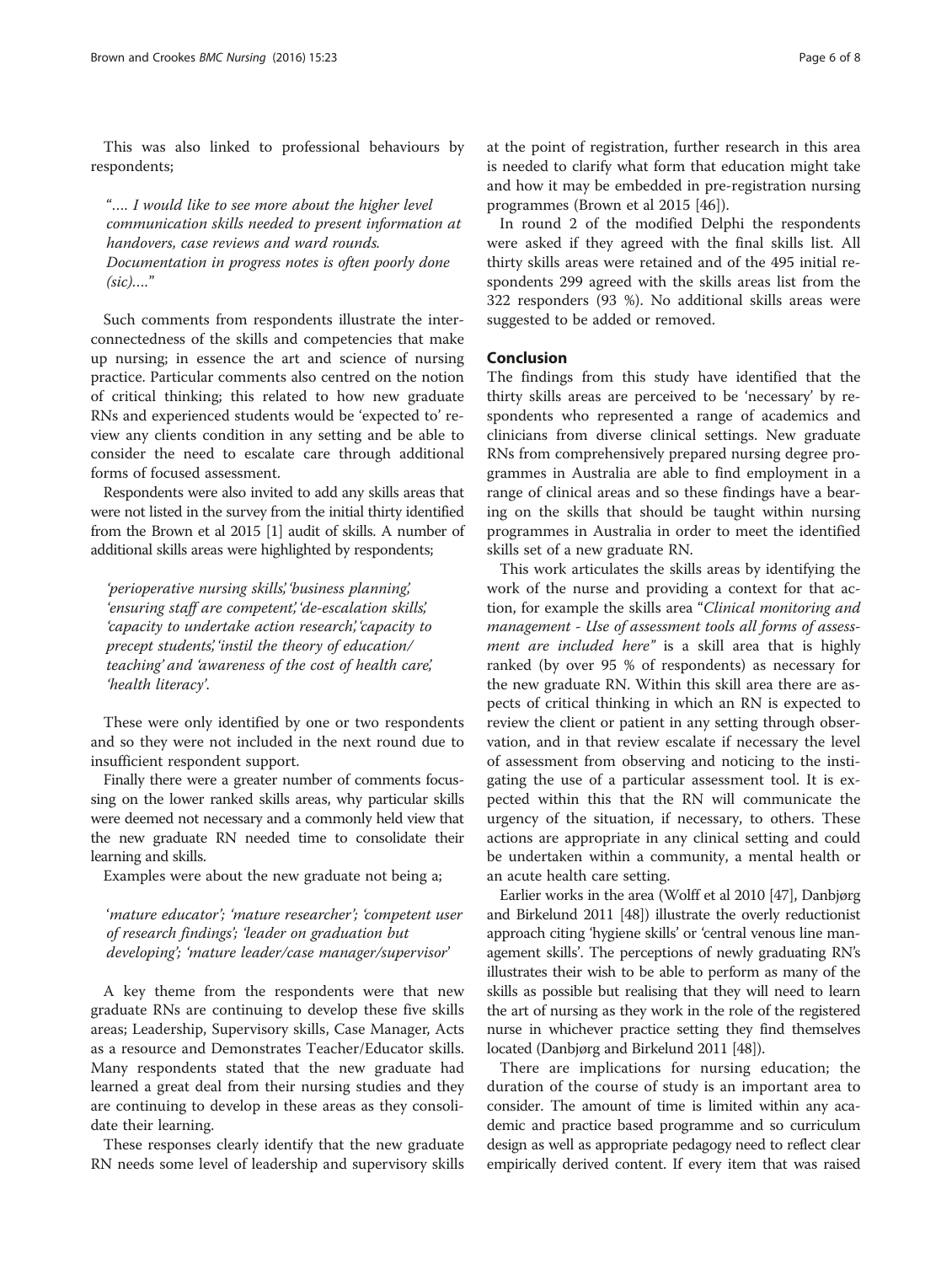<span id="page-6-0"></span>was to be added to the programme then the course of study would be significantly and unreasonable increased. The thirty skills areas reflect the complexity and artistry of nursing practice without reducing nursing to a list of skills. This in tandem with the numerous comments indicating that students, as they progress through an eligibility to practice programme, need to prepare and develop skills that will provide a foundation for future learning and practice is critical to the new graduate RN.

There are also implications for practice; suggesting that student nurses need to be given greater opportunities within their programmes of study to explore and practice in a safe and supportive environment the thirty skills areas in order to better prepare them for practice.

#### Relevance to practice

Nursing is a practice based discipline and as such the skills that nurses need to demonstrate in their practice require careful definition and clarification so that both the student and then the assessor in practice and simulation can be clear on what is expected of an RN. Finally the client and patients and their families also need to be aware of what they can expect of a qualified RN in practice – this work begins that exploration.

#### Limitations of the study

This study based the modified Delphi survey on what was claimed to be taught in pre-registration nursing programmes in Australia rather than invite respondents through the survey to identify what they thought was appropriate – this may have influenced the respondents. Secondly nursing is such a practical profession, and as here in Australia, nurses are comprehensively prepared the drive towards the competency based framework may lead respondents to believe that 'skills' alone are not important – this work begins to explore the connection between skills and competence and as such need further exploration.

The complex participant population in which nurses have more than one role makes it difficult to clearly articulate data around clinical backgrounds. This population reflected that diversity but there were still a relatively high population of acute care nurses.

Respondents, as one would expect, reflected their own clinical background and interests. This however did not detract from what could be reasonably expected of a comprehensively prepared new graduate nurse in practice.

#### Ethics and consent

Ethical approval was sought and granted from the University of Wollongong Human Research Ethics Committee (Approval no. HE08/142).

#### Consent to publish

Not Applicable.

#### Availability of data and materials

Detailed data will not be shared due to the confidential nature of the way that the data has been managed.

#### Abbreviations

ALTC: Australian learning and teaching council; ANMC: Australian nursing and midwifery council; ANMAC: Australian nursing and midwifery accreditation council; CDNM: Council of deans of nursing and midwifery; I.V. or I.V.I.: Intravenous infusion; MMSE: Mini mental state examination; NMBA: Nursing and midwifery board of Australia; OLT: Office of teaching and learning; RN: Registered nurse; RUDAS: Rowland universal dementia assessment scale.

#### Competing interests

The authors declare that they have no competing interests. The authors alone are responsible for the content and writing of the paper.

#### Authors' contributions

RAB and PAC designed the study; RAB collected the data and undertook preliminary analysis and interpretation, subsequently reviewed by PAC; RAB drafted the manuscript; then RAB and PAC critically revised and DI contributed to the initial manuscript outline. RAB primary author contributing 80 % to this work and PAC secondary author contributing 20 % to this work. Both authors read and approved the final manuscript.

#### Acknowledgements

Members of the ALTC Reference/Management Group: Professor Patrick Crookes, UoW; Professor Denise Dignam UTS; Professor Helen Edwards, QUT; Professor Helen McCutcheon, UniSA and Professor Phill Della, CUT. Members of the ANMC Professional Reference Group

Members of the CDNM Aus-NZ

Professor Elizabeth Holcomb, University of Wollongong; contributed to the final proof reading of the paper.

Professor Don Iverson, Swinburne University: contributed to early manuscript development

#### Funding

This work was supported financially by the Australian Learning and Teaching Council (ALTC).

#### Author details

<sup>1</sup>School of Nursing, Faculty of Science, Medicine and Health, University of Wollongong, Room 115, Building 41, Northfields Avenue, Gwynneville, NSW 2500, Australia. <sup>2</sup> Honorary Appointment: School of Nursing, Faculty of Science, Medicine and Health, University of Wollongong, Wollongong, NSW, Australia.

#### Received: 28 November 2014 Accepted: 29 March 2016 Published online: 05 April 2016

#### References

- 1. Brown RA, Crookes PA, Iverson D. An audit of skills taught in registered nursing preparation programmes in Australia. BMC Nurs. 2015;14:68. doi[:10.](http://dx.doi.org/10.1186/s12912-015-0113-7) [1186/s12912-015-0113-7](http://dx.doi.org/10.1186/s12912-015-0113-7).
- 2. Crookes PA, Brown RA. The development of a pre-registration nursing competencies assessment tool for use across Australian universities. Sydney, Australia: ALTC; 2010.
- 3. Burns P, Poster E. Competency development in new registered nurse graduates: Closing the gap between education and practice. J Contin Educ Nurs. 2008;39(2):67–73.
- 4. Smith J, Crawford L. The link between perceived adequacy of preparation to practice, nursing error, and perceived difficulty of entry-level practice. J Nurs Adm. 2003;5(4):100–3.
- 5. Birks M, Cant R, James A, Chung C, Davis J. The use of physical assessment skills by registered nurses in Australia: Issues for nursing education. Collegian. 2013;20:27–33.